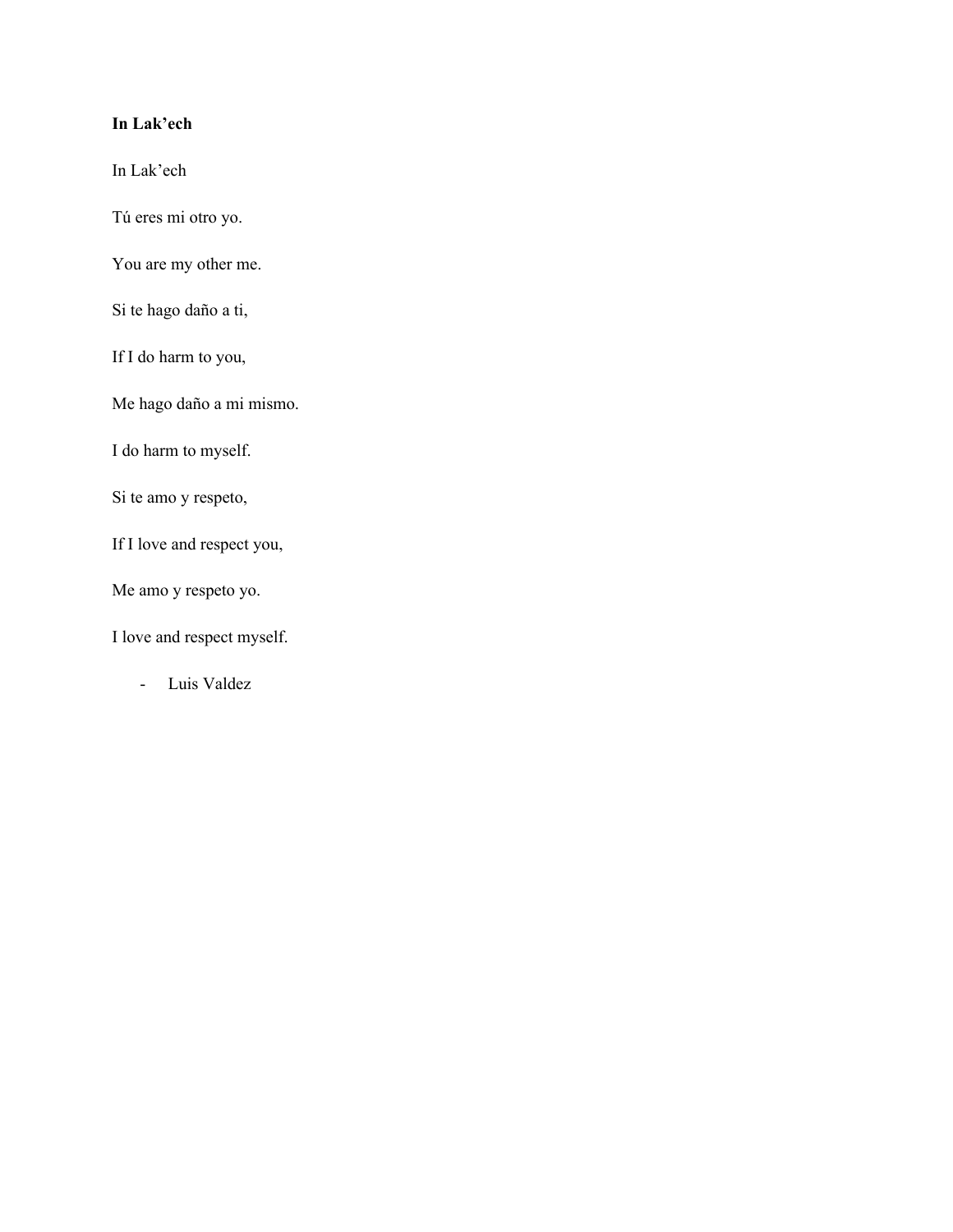# **Arizona Education Officials Say It's Illegal To Recite This Poem In School**

The Huffington Post By Roque Planas 01/13/2015

The outgoing head of Arizona's education department caught national attention earlier this month when, on his last day in office, he issued a letter saying that Tucson's public schools ar[e](http://www.huffingtonpost.com/2015/01/05/arizona-hip-hop-illegal_n_6419558.html) illegally promoting ethnic solidarity and the overthrow of the U.S. [government](http://www.huffingtonpost.com/2015/01/05/arizona-hip-hop-illegal_n_6419558.html) by teaching Mexican history and hip hop.

Wh[a](http://tucson.com/letter-of-noncompliance/pdf_cdd174de-92e9-11e4-9645-6bd77d6e8a88.html)t received less attention is the letter's citation of a poem penned by Chicano [playright](http://tucson.com/letter-of-noncompliance/pdf_cdd174de-92e9-11e4-9645-6bd77d6e8a88.html) Luis [Valdes](http://tucson.com/letter-of-noncompliance/pdf_cdd174de-92e9-11e4-9645-6bd77d6e8a88.html) that aims to instill ideas of empathy and integrity. Teachers of a Mexican-American studies curriculum outlawed by the Arizona legislature used to open their courses with a recitation of the multilingual poem, which Valdes based on philosophical concepts from the ancient Maya.

Here's the [poem:](http://vue.annenberginstitute.org/perspectives/lak%E2%80%99ech-you-are-my-other#sthash.HFZdXlBe.dpuf) In Lak'ech

Tú eres mi otro yo.

You are my other me.

Si te hago daño a ti,

If I do harm to you,

Me hago daño a mi mismo.

I do harm to myself.

Si te amo y respeto,

If I love and respect you,

Me amo y respeto yo.

I love and respect myself.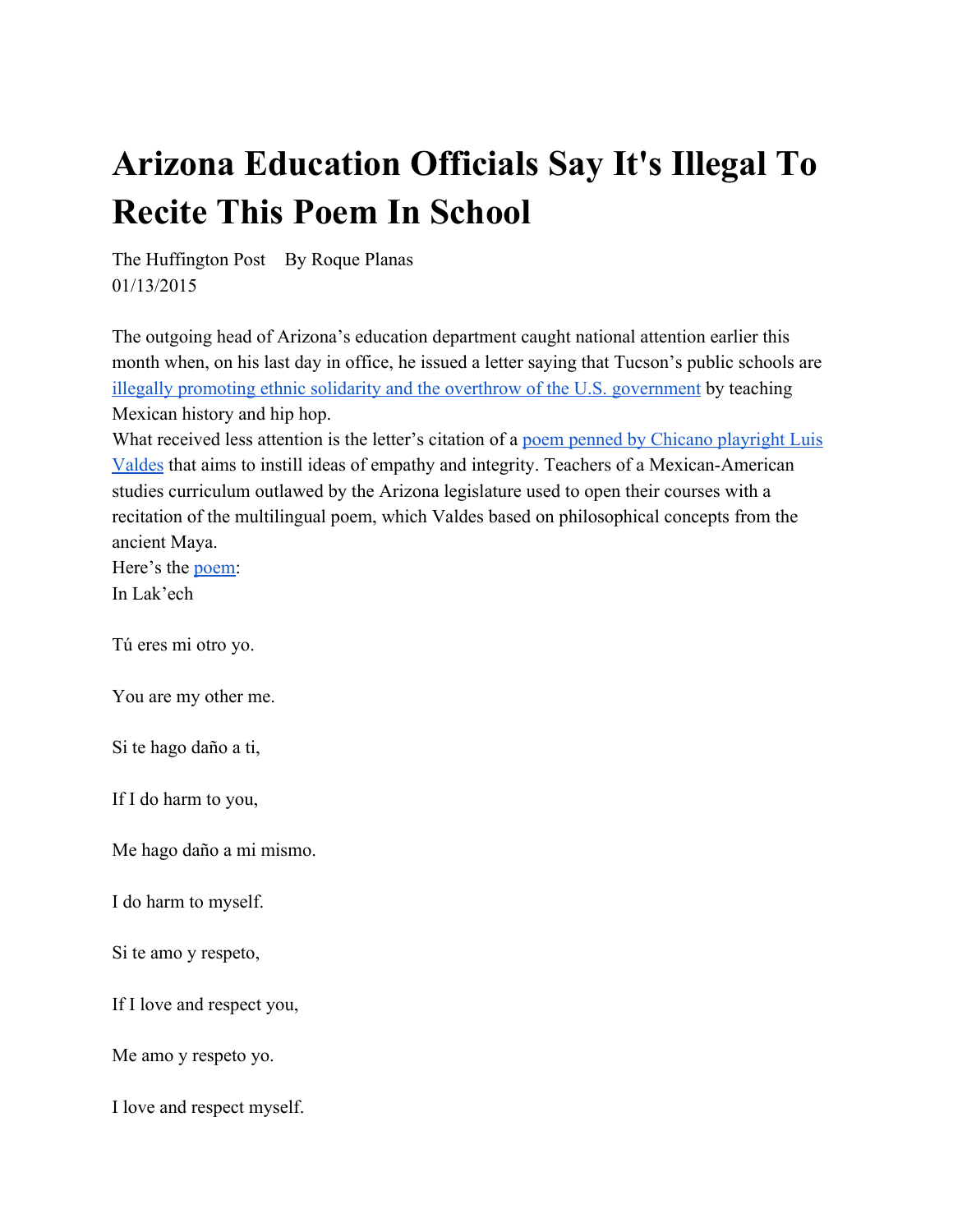This section, recited in some Tucson classrooms, is part of a longer poem called "Pensamiento Serpentino."

Arizona's former Superintendent of Public Instruction John Huppenthal cited as a violation of the state's ethnic studies law the requirement that students recite the poem at the beginning of class and understand the concepts behind it.

Conservative lawmakers and public officials in Arizona led by then-State Sen. Huppenthal and th[e](http://www.azleg.gov/legtext/49leg/2r/bills/hb2281s.pdf)n-Superintendent of Public Instruction Tom Horne [passed](http://www.azleg.gov/legtext/49leg/2r/bills/hb2281s.pdf) a law in 2010 aimed at shutting down a Mexican-American studies curriculum in Tucson that opponents said was politicizing students and breeding resentment against whites. The law forbids classes that promote the overthrow of the U.S. government, foster ethnic solidarity, breed ethnic resentment or treat students as members of a group rather than individuals.

"I think that what was going on in those classrooms was just offensive," [Huppenthal](http://www.huffingtonpost.com/2015/01/09/john-huppenthal-spanish_n_6431844.html) told The [Huffington](http://www.huffingtonpost.com/2015/01/09/john-huppenthal-spanish_n_6431844.html) Post last week in an interview.

A state-commissioned audit in 2011 recommended expanding the courses. A study [published](http://www.huffingtonpost.com/2014/12/01/mexican-american-studies-student-achievement_n_6249592.html?1421108833) last month in the American [Educational](http://www.huffingtonpost.com/2014/12/01/mexican-american-studies-student-achievement_n_6249592.html?1421108833) Research Journal showed that students who took the prohibited courses performed better on state tests and graduated at higher rates.

Under pressure from state education officials, the Tucson school board shut down the controversial courses in January of 2011. Huppenthal's letter from earlier this month once again found the state in violation, this time for a recently developed "culturally relevant curriculum" that teaches In Lak'etch, as well as Mexican history, Rage Against the Machine lyrics and a KRS-One essay.

The incoming head of Arizona's education department, Diane Douglas, also a Republican, has also said that Tucson's culturally relevant courses violate the ethnic studies law. She has said she'll work with the district's superintendent H.T. Sanchez to resolve the dispute by March. If the Arizona education department finds that Tucson remains in violation by March, the [state](http://www.huffingtonpost.com/2015/01/12/mexican-american-studies-_n_6459696.html?1421119017) will cut off 10 percent of the [district's](http://www.huffingtonpost.com/2015/01/12/mexican-american-studies-_n_6459696.html?1421119017) funding.

Th[e](http://www.huffingtonpost.com/2015/01/12/mexican-american-studies-_n_6459696.html?1421119017) three-judge panel at the 9th U.S. Circuit Court of Appeals heard oral [arguments](http://www.huffingtonpost.com/2015/01/12/mexican-american-studies-_n_6459696.html?1421119017) in a lawsuit against Arizona's ethnic studies law brought by former students of the Mexican-American studies classes.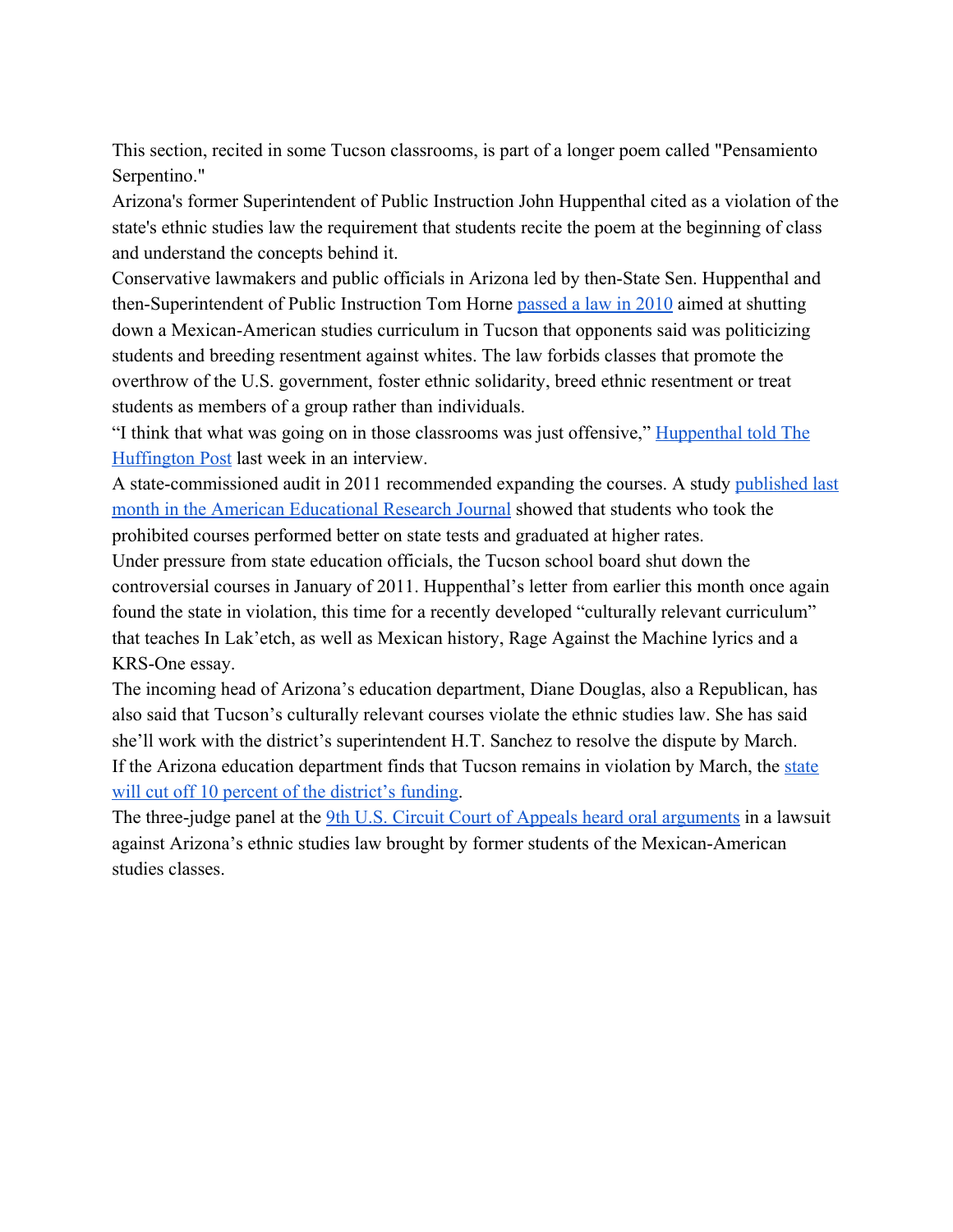## **When This Teacher's Ethnic Studies Classes Were Banned, His Students Took the District to Court—and Won**

*Curtis Acosta's classes in Mexican American Studies gave kids pride in their heritage—until the Arizona Legislature canceled them. That's when his students became activists, and some reallife lessons began.*

The Mexican American Studies (MAS) program in Tucson, Ariz., began in 1998 as a few courses and grew to 43 classes serving 1,500 students in six high schools, with similar programs in middle and elementary schools.

MAS was founded with the aim of reversing some disturbing academic trends for Chicano students in Tucson. It worked. In 2011, the high school dropout rate for MAS students in Tucson was 2.5 percent, as opposed to 56 percent for Latino students nationally. A study by Tucson United School District (TUSD) found that 98 percent of MAS students reported they did homework, and 66 percent went on to college. The program was widely regarded as helping Latino youth feel empowered and achieve their full academic and human potential.

Immigration and cultural diversity are particularly controversial in Arizona. A politically motivated campaign against the MAS program culminated in a 2010 law banning Arizona state schools from teaching ethnic studies classes, described in the law as courses that advocated "the overthrow of the United States government" and "ethnic solidarity instead of the treatment of pupils as individuals." Eventually, the school district had to stop offering MAS or lose \$15 million in annual state aid.

Teachers, parents, and students filed a legal challenge to the law and lost the case. They appealed that ruling, and three years after the ban, in July 2013, a federal court ordered TUSD to reinstate high school Mexican American Studies and add African American studies. The courses are now known as "culturally relevant" classes.

The documentary *Precious Knowledge* tells the story of the high school seniors who became activists to save Tucson's ethnic studies classes. Among other teachers, the film features Curtis Acosta, a leader in developing Tucson's MAS program. He talked to YES! Education Outreach Manager Jing Fong about being an activist teacher, and his current role as a national advocate for rehumanizing education.

*In Lak 'ech Tú eres mi otro yo*/ You are my other me *Si te hago daño a ti,*/ If I do harm to you, *Me hago daño a mi mismo*/ I do harm to myself. *Si te amo y respeto,*/ If I love and respect you, *Me amo y respeto yo*/ I love and respect myself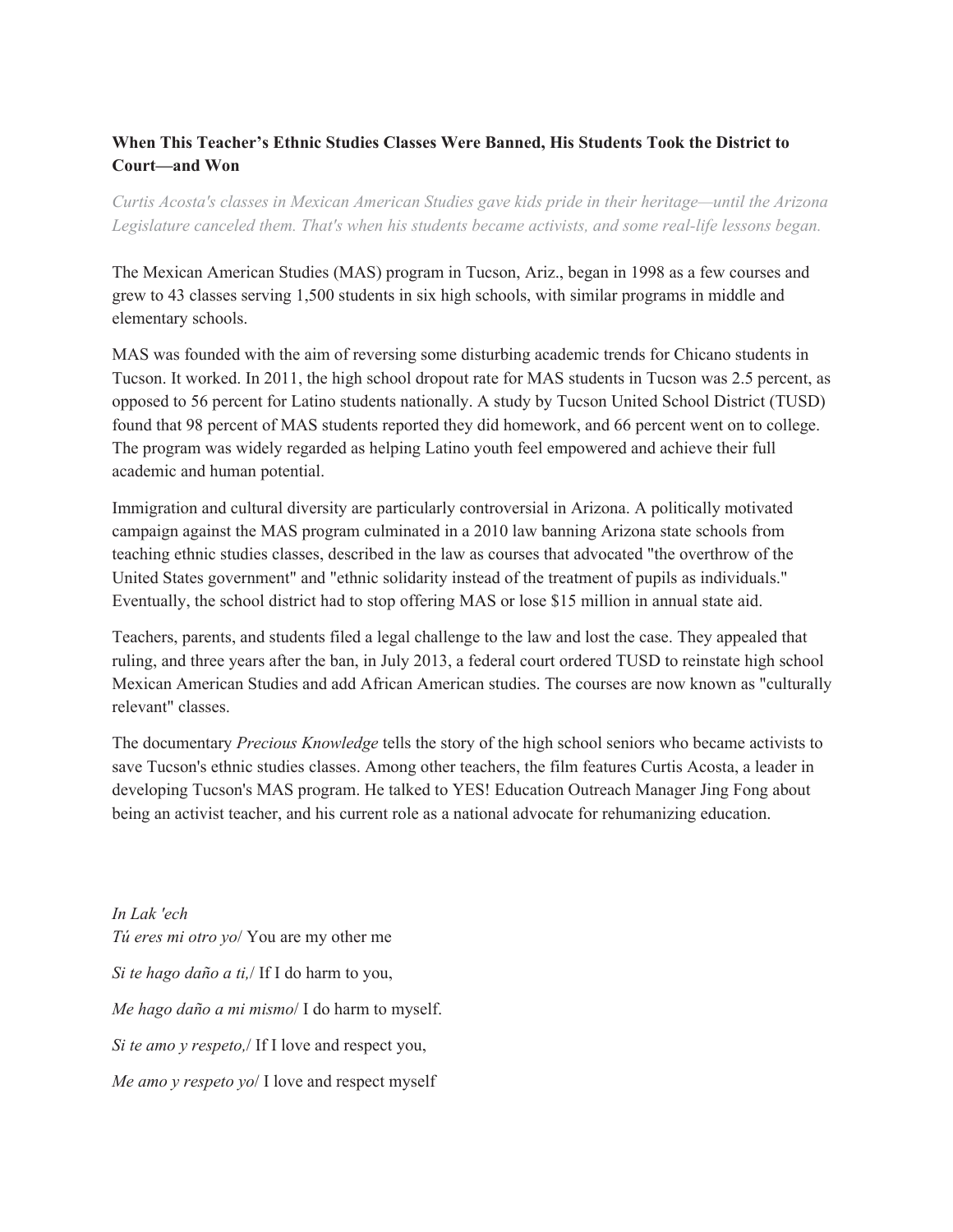—Mayan precept quoted by poet Luís Valdez

Jing Fong: Take me inside your classroom. What were your Mexican American Studies classes like on the first day of school?

Curtis Acosta: On the first day, you walk into a very sterile room filled with unbelievably vibrant young people. But I think that teachers sometimes put walls up and they're afraid to get close to the students. Or they're afraid to give up the hierarchical power. We should be able to look at students and see ourselves. And not infantilize them and think, "they're so young, and I know so much." Or, "It's your job and I'm your boss." None of those paradigms should be in a person's mind as a teacher. You should see your job as cultivating this group of folks into moving forward.

The first day...I would say the whole *In Lak' ech* thing, but I wouldn't explain it to them. I would just do it. I would clap, and recite *In Lak' ech*and look in their eyes. Sometimes I would clap by myself and the little Chicanitas would feel sorry for me, "Oh look at that old man clapping. Let's clap with him." It's true, they would do that, and I loved them for it.

When our students come in, and they're too cool or hard, that's because they've been hurt. They're injured. They don't always do bad things, schools, but they have. These are institutions, and people have to survive in them.

That first day I wanted to let them know that this class is different. The first day should be indicative of the amazement of the entire time. Some days you're going to write an essay in class, but you're going to have a context where rigorous work is fun. Paulo Friere talks about how learning should never be painful. It should be joyous. And if you're getting it right, the students should have that perspective by the end of the time with you.

Fong: What do you mean when you refer to your students learning to know themselves? How did that relate to the literature curriculum?

Acosta: I used the term *Quetzalcoatl*, or "precious and beautiful knowledge," in my literature class. It's the idea of examining our lived experiences. The beginning of my classes would always be about self-reflection. Who are you? Where are you from? Who is your family? What is your family about?

I wouldn't ask these questions, the assignments would. Sometimes students would write an annotated bibliography about themselves. Sometimes the assignment would be a personal narrative about how they learned to read and write. Sometimes it would be cultural autobiography or memoir: "Tell me about how you learned who you are as far as identity."

In my senior class we studied multi-ethnic voices, multi-identity, Shakespeare. One thing those voices all had in common is that they were counter-narratives. I tried to find themes of silenced voices and getting that narrative out there. There were some Latino voices, but not to the exclusion of everything else. When you start with an indigenous epistemology, of *In Lak' ech, "Tœ eres mi otro yo*/ You are my other me," you start rehumanizing the classroom space, and you start rehumanizing school.

Fong: So why did you resign from your teaching job after the ban on ethnic studies?

*We can learn a lot from Arizona...it's the Wild West for education right now.*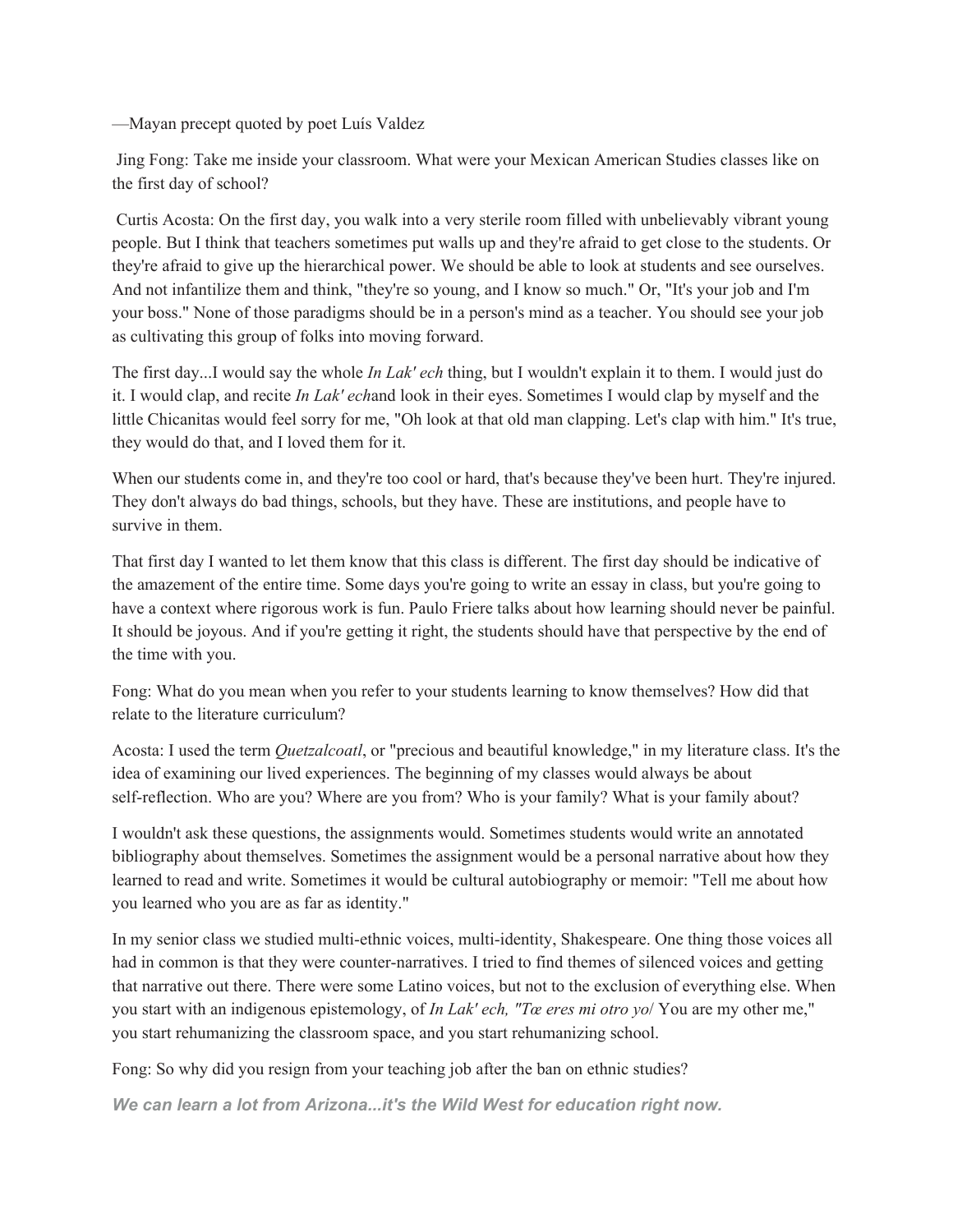Acosta: I couldn't do the work anymore. I literally couldn't. It was like somebody telling me to go dig a ditch. "OK great, I have a sweet backhoe. It'll be the greatest ditch you've ever seen, and it'll be a quality you can't imagine, and I'll be done in five minutes." And then they're like, "Here, here's a spoon." I gave it a shot, and it was painful. Painful in every sense. They took away everything; we were banned from our own curriculum, our intellect, our own selves. It was dehumanizing.

#### Fong: What did you do after you resigned?

Acosta: I got the idea to do a freedom school from the civil and immigration rights movement in Atlanta. I started with a group of 10 students at the youth center, small enough so that I could ask similar questions to those I was going to ask in my academic research.

One day the students were talking about how they perceived activism after the ban on MAS. I asked, "How does your class affect your activism?" One of the students, Esperanza, said, "Well, it's a banned course, and we're going to school on Sundays, and so that's activism, Mr. Acosta." She's so smart.

Fong: How does it feel in the schools in your community after the long, hard-fought battle for Mexican American Studies?

Acosta: They call the new classes "cultural relevancy." There's still a bunch of like-minded teachers in the classroom. We activist teachers pushed our state so far in rehumanizing education that once we were gone there was this vacuum that created a lot more freedom for those folks. But are they taking it to the street? To the legislature? Are they challenging those bullies that came after us? That's the piece that's missing.

#### Fong: Do you see your defense of MAS as part of a larger effort?

Acosta: I think we can learn a lot from Arizona, because they're divesting from education so badly. We're always at the bottom, in teachers' salaries, per pupil spending, and performance. More charter schools per capita than anyone else. It's the Wild West for education right now.

## *"Well, it's a banned course, and we're going to school on Sundays, and so that's activism, Mr. Acosta."*

I think they're experimenting with killing public education. At my former school right now, in my district, it's about 65 percent Latino. Five years from now it's going to be 80 percent. They're just going to leave this giant defunded school district filled with brown kids: fend for yourself. We better be ready to respond.

Fong: I guess the "we" has to be defined. What can WE parents, communities, teachers, do? How do we find the energy to take action?

Acosta: People need to understand this has been happening for years. This is what's happening in Georgia, in Alabama, in Arizona. And it's happening in a lot of other places. If we share knowledge, resources, and information, we can have a national response locally. We're right back to the civil rights movement, we're right back to the Farm Workers' movement for my people. We need to find new spaces to meet and organize as a community since our public institutions, such as schools, are limiting and banning us from their spaces.